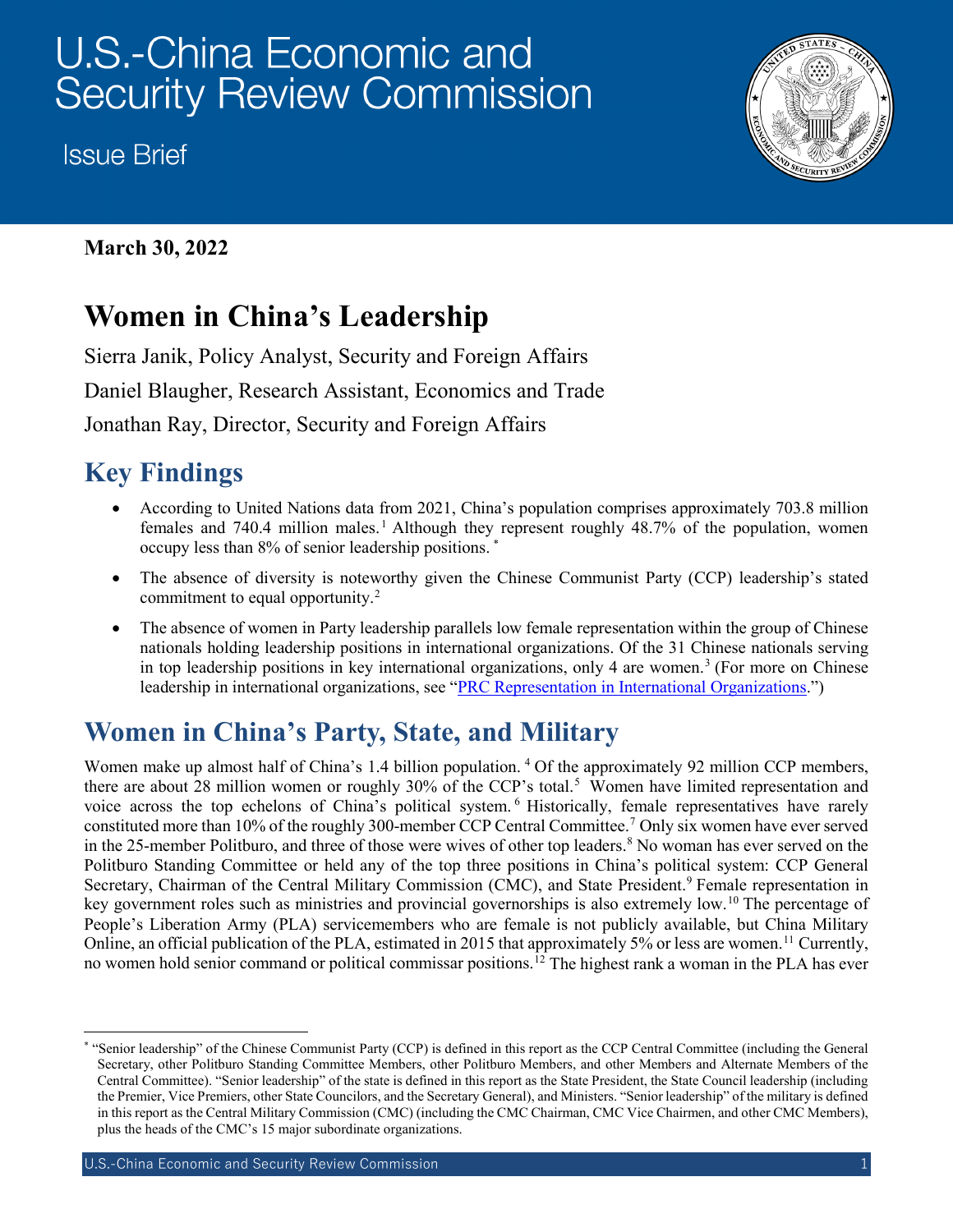achieved is Lieutenant General, with one woman promoted to Lieutenant General in 1993 and a second in 2010.<sup>[\\*](#page-1-0)</sup> [13](#page-5-12)

PRC law on the protection of women's rights states that "women shall enjoy equal rights with men in all aspects of political…life."[14](#page-5-13) China has also espoused a commitment to "strengthen[ing] the work of training and selecting women cadres" and instituted quotas for female representation in certain positions in the CCP.<sup>[15](#page-5-14)</sup>

#### **Female Representation in China's Leadership Positions**

| <b>Leadership Position</b>                  | <b>Total Positions</b> | <b>Positions Held by</b><br>Women | Approximate<br>Percentage |
|---------------------------------------------|------------------------|-----------------------------------|---------------------------|
| <b>Politburo Standing Committee</b>         |                        | $\Omega$                          |                           |
| Politburo                                   | 25                     |                                   | 4%                        |
| <b>Central Committee</b>                    | 371                    | 30                                | 8%                        |
| <b>Full Members</b><br>٠                    | 203                    | 10                                | 5%                        |
| <b>Alternate Members</b>                    | 168                    | 20                                | $12\%$                    |
| <b>Central Military Commission</b>          | 7                      | $\theta$                          |                           |
| Central Commission for Discipline           | 133                    | 9                                 | 7%                        |
| Inspection                                  |                        |                                   |                           |
| Provincial-Level Party Secretaries          | 31                     |                                   | 3%                        |
|                                             |                        |                                   |                           |
| National Party Congress (19th) <sup>†</sup> | 2,280                  | 550                               | 24%                       |
| <b>Chinese Communist Party</b>              | $\sim$ 92 million      | $\sim$ 28 million                 | 30%                       |

**Table 1. Female Representation in Chinese Communist Party Leadership**

*Note:* "Politburo Standing Committee" includes the General Secretary and six other Politburo Standing Committee Members. "Provincial-Level" administrative units of the PRC include 22 provinces, 5 autonomous regions, and 4 directly administered municipalities (e.g., Tianjin).

*Source:* Various[.16](#page-5-15)

| <b>Table 2. Female Representation in Government Leadership</b> |  |
|----------------------------------------------------------------|--|
|----------------------------------------------------------------|--|

| <b>Leadership Position</b>   | <b>Total Positions</b> | <b>Positions Held by</b><br>Women | Approximate<br>Percentage |
|------------------------------|------------------------|-----------------------------------|---------------------------|
| <b>State President</b>       |                        |                                   |                           |
| <b>State Council Leaders</b> |                        |                                   | 9%                        |

<span id="page-1-0"></span> <sup>\*</sup> Xu Lili, who was promoted to the rank of Vice Admiral (Lieutenant General in the PLA Navy) at the Deputy Theater grade in 2010, was only the second female officer to achieve the rank of Lieutenant General across all services of the PLA. Nie Li, daughter of Marshal Nie Rongzhen, attained the rank of Lieutenant General in 1993. United States Department of Defense. Defense Intelligence Agency. Directory of PRC Military Personalities. Washington DC, 2010-2021; All China Women's Federation, "The First Female Admiral of the Chinese People's Liberation Army Navy – Xu Lili" (中国人民解放军海军第一位女将军——徐莉莉), August 29, 2019. Translation. *[https://web.archive.org/web/20220325160837/http://cnwomen.com.cn/2019/08/29/99170465.html](https://web.archive.org/web/20220325160837/http:/cnwomen.com.cn/2019/08/29/99170465.html)*; "Nie Li, China's First Female Lieutenant General" ( 聂力:中国第一位女中将 ), *Motherland*, August 2, 2018. Translation. *[https://webcache.googleusercontent.com/search?q=cache:TQ3u7e1Swq4J:https://www.zgzzs.com.cn/index.php/Article/detail/id/21555.h](https://webcache.googleusercontent.com/search?q=cache:TQ3u7e1Swq4J:https://www.zgzzs.com.cn/index.php/Article/detail/id/21555.html+&cd=1&hl=en&ct=clnk&gl=us) [tml+&cd=1&hl=en&ct=clnk&gl=us](https://webcache.googleusercontent.com/search?q=cache:TQ3u7e1Swq4J:https://www.zgzzs.com.cn/index.php/Article/detail/id/21555.html+&cd=1&hl=en&ct=clnk&gl=us)*; Elsa Kania, "Holding Up Half the Sky? (Party 1)—The Evolution of Women's Roles in the PLA," *China Brief*, October 4, 2016. *<https://www.refworld.org/docid/57f4ef2e4.html>*.

<span id="page-1-1"></span><sup>†</sup> Delegates to the CCP's National Party Congress are voting members who are tasked with selecting the membership of the CCP Central Committee once every five years. The numbers provided represent delegates to the 19th National Party Congress, which convened in 2017 to select the current 19th Central Committee. Selection of delegates for the 20th National Party Congress, which will convene in fall of 2022, is currently underway with a target of 2,3000 total delegates. Cheng Li, "Preparation: Procedures and Selections for China's 20th Party Congress," *China US Focus*, February 20, 2022. *[https://www.chinausfocus.com/Cheng-Li-on-Chinese-Leadership/preparation](https://www.chinausfocus.com/Cheng-Li-on-Chinese-Leadership/preparation-procedures-and-selections-for-chinas-20th-party-congress)[procedures-and-selections-for-chinas-20th-party-congress](https://www.chinausfocus.com/Cheng-Li-on-Chinese-Leadership/preparation-procedures-and-selections-for-chinas-20th-party-congress)*; Susan V. Lawrence and Mari Y. Lee, "China's Political System in Charts: A Snapshot Before the 20th Party Congress," *Congressional Research Service*, November 24, 2021, 28, 9. *<https://crsreports.congress.gov/product/pdf/R/R46977>*.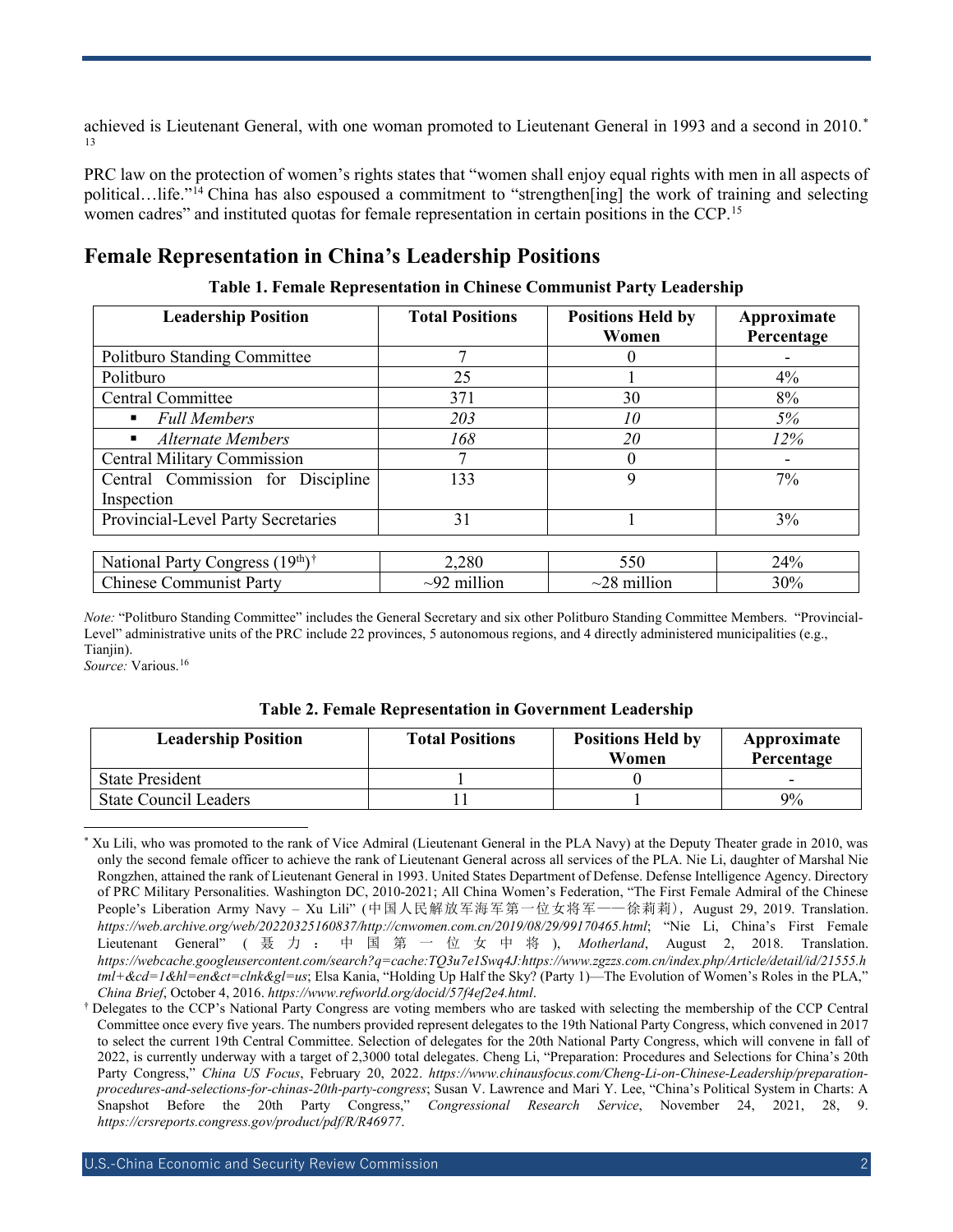| Ministers                                         | 26    |                |     |
|---------------------------------------------------|-------|----------------|-----|
| Provincial-Level Governors                        | 31    |                | 6%  |
| National People's Congress (NPC)                  | 2,953 | 739            | 25% |
| NPC Chairman<br>$\blacksquare$                    |       |                |     |
| NPC Vice Chairmen<br>$\blacksquare$               | 14    |                | 7%  |
| <b>NPC Standing Committee</b><br>$\blacksquare$   | 168   | 19             | 11% |
| Chinese<br>People's Political                     | 2,158 | 440            | 20% |
| Consultative Conference (CPPCC)                   |       |                |     |
| ■ CPPCC Chairman                                  |       |                |     |
| CPPCC Vice Chairmen<br>$\blacksquare$             | 24    |                | 8%  |
| <b>CPPCC Standing Committee</b><br>$\blacksquare$ | 321   | $\overline{4}$ | 13% |
| Supreme People's Court                            | 13    |                | 15% |

*Note:* "State Council Leaders" includes the premier, four vice premiers, five state councilors, and the secretary general. "Provincial-Level" administrative units of the PRC include 22 provinces, 5 autonomous regions, and 4 directly administered municipalities (e.g., Tianjin). *Source:* Various. [17](#page-5-16)

| <b>Leadership Position</b>        | <b>Total Positions</b> | <b>Positions Held by</b> | Approximate |
|-----------------------------------|------------------------|--------------------------|-------------|
|                                   |                        | Women                    | Percentage  |
| Central Military Commission (CMC) |                        |                          |             |
| Heads of major offices,           | 15                     |                          |             |
| departments, commissions,         |                        |                          |             |
| bureaus, and agencies of the      |                        |                          |             |
| $CMC^*$                           |                        |                          |             |
| Theater Commands                  |                        |                          |             |
| Leaders<br>٠                      |                        |                          |             |
| <b>Political Commissars</b><br>٠  |                        |                          |             |
| Chiefs of Staff / Deputy          |                        |                          |             |
| Commanders                        |                        |                          |             |
| People's Liberation Army (PLA)    |                        |                          |             |
| <b>Service Branches</b>           |                        |                          |             |
| Commanders<br>٠                   |                        |                          |             |
| <b>Political Commissars</b>       |                        |                          |             |

**Table 3. Female Representation in Military Leadership**

*Note:* "Central Military Commission" includes the CMC Chairman, two CMC Vice Chairmen, and four other CMC Members. *Source:* United States Department of Defense. Defense Intelligence Agency. Directory of PRC Military Personalities. Washington DC, 2021.

<span id="page-2-0"></span>The CMC has 15 major subordinate organizations, which replaced the previous four general departments as part of the ongoing PLA reforms in 2016. They include the General Office, Joint Staff Department, Political Work Department, Logistics Support Department, Equipment Development Department, Training Management Department, National Defense Mobilization Department, Discipline Inspection Commission, Political and Legal Affairs Commission, Science and Technology Commission, Strategic Planning Office, Reform and Organization Office, International Military Cooperation Office, Audit Bureau, and Organ Affairs General Management Bureau. Joel Wuthnow and Philip C. Saunders, "Introduction," in Saunders et al., eds., *Chairman Xi Remakes the PLA: Assessing Chinese Military Reforms*, National Defense University, February 22, 2019, 6-7.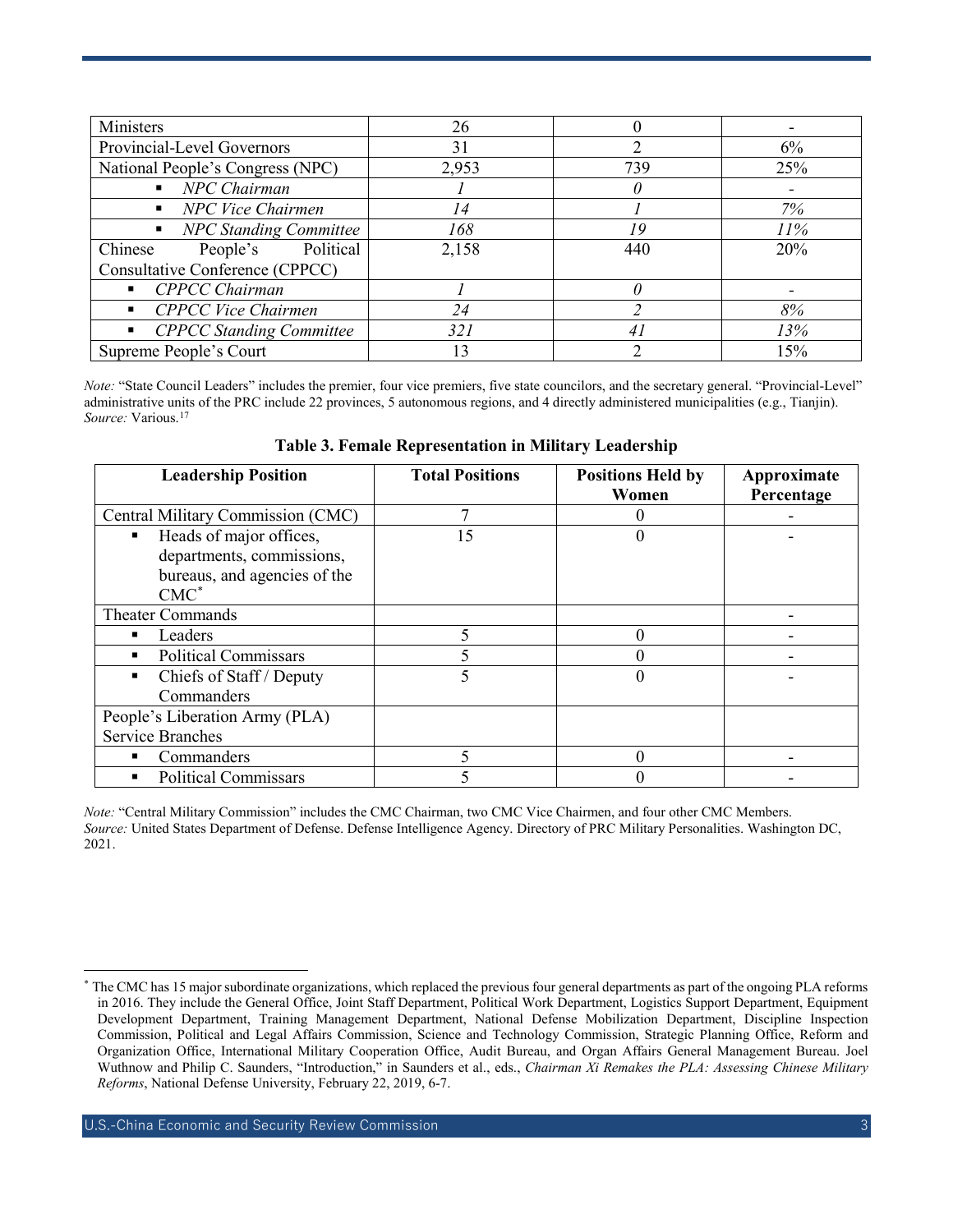**Disclaimer:** The U.S.-China Economic and Security Review Commission was created by Congress to report on the national security implications of the bilateral trade and economic relationship between the United States and the People's Republic of China. For more information, visit *[www.uscc.gov](http://www.uscc.gov/)* or join the Commission on Facebook.

This report is the product of professional research performed by the staff of the U.S.-China Economic and Security Review Commission, and was prepared at the request of the Commission to supports its deliberations. Posting of the report to the Commission's website is intended to promote greater public understanding of the issues addressed by the Commission in its ongoing assessment of U.S.-China economic relations and their implications for U.S. security, as mandated by Public Law 106-398 and Public Law 113-291. However, it does not necessarily imply an endorsement by the Commission, any individual Commissioner, or the Commission's other professional staff, of the views or conclusions expressed in this staff research report.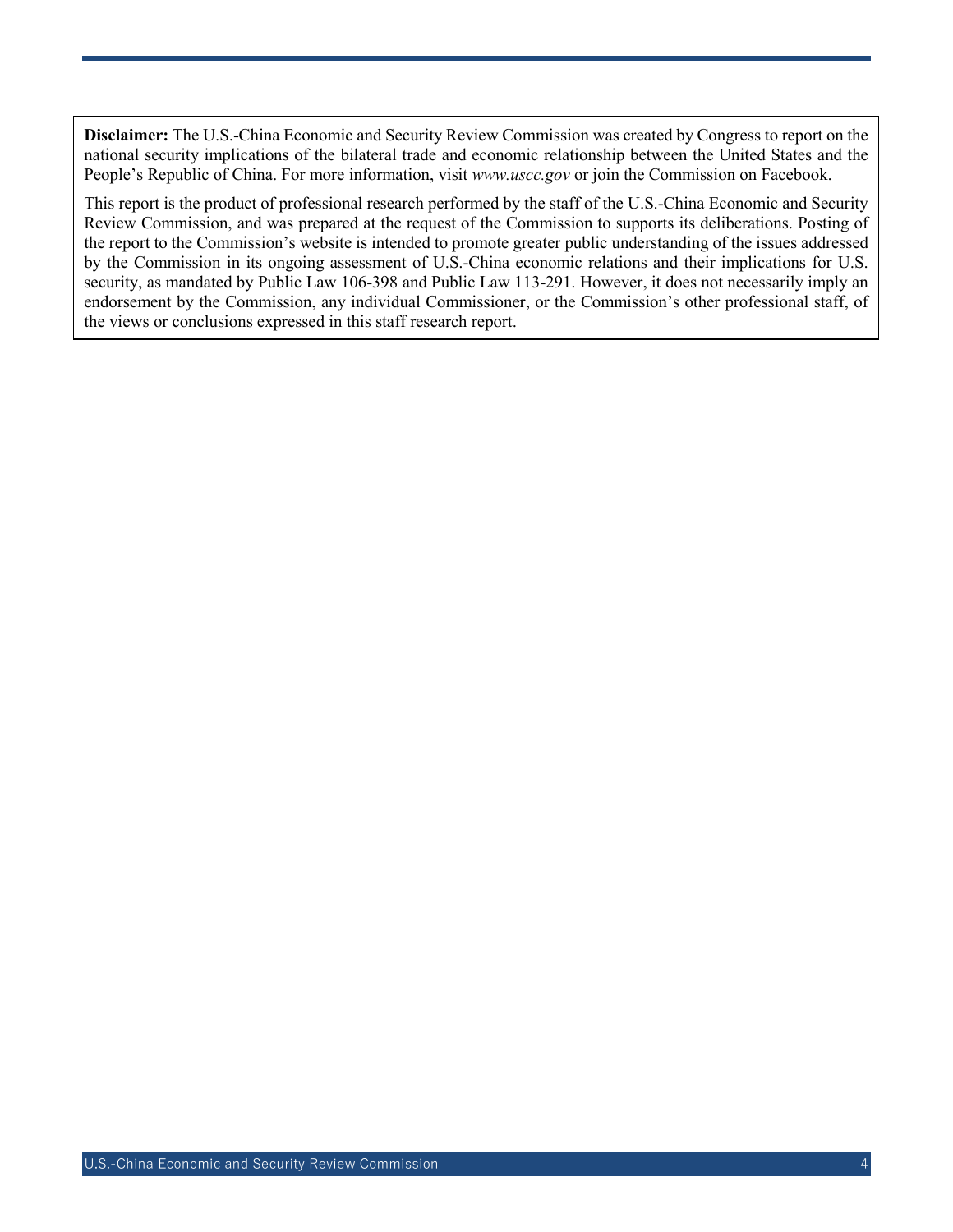### **Endnotes**

 $\overline{a}$ 

<sup>2</sup> Xi Jinping, "Secure a Decisive Victory in Building a Moderately Prosperous Society in All Respects and Strive for the Great Success of Socialism with Chinese Characteristics for a New Era," 19th National Congress of the Communist Party of China, October 18, 2017. *[https://webcache.googleusercontent.com/search?q=cache:9826uxeSkEoJ:https://www.chinadaily.com.cn/china/19thcpcnationalcongres](https://webcache.googleusercontent.com/search?q=cache:9826uxeSkEoJ:https://www.chinadaily.com.cn/china/19thcpcnationalcongress/2017-11/04/content_34115212.htm+&cd=11&hl=en&ct=clnk&gl=us&client=firefox-b-1-d)*

- *[are-so-few-women-in-chinese-politics/](https://supchina.com/2021/07/01/why-there-are-so-few-women-in-chinese-politics/)*. 7 Valarie Tan, "Women Hold Up Half the Sky, But Men Rule the Party," Mercator Institute for China Studies, June 3, 2021. *<https://merics.org/en/short-analysis/women-hold-half-sky-men-rule-party>*; Nis Grünberg, "Who is the CCP? China's Communist Party in Infographics," Mercator Institute for China Studies, March 16, 2021. *<https://merics.org/de/kurzanalyse/who-ccp-chinas-communist-party-infographics>*; Cheng Li, "Status of China's Women Leaders on the Eve of the 19th Party Congress," *Brookings Institute*, March 30, 2017. *[https://www.brookings.edu/opinions/status-of-chinas-women](https://www.brookings.edu/opinions/status-of-chinas-women-leaders-on-the-eve-of-19th-party-congress/)[leaders-on-the-eve-of-19th-party-congress/](https://www.brookings.edu/opinions/status-of-chinas-women-leaders-on-the-eve-of-19th-party-congress/)*.
- <sup>8</sup> Cheng Li, "Status of China's Women Leaders on the Eve of the 19th Party Congress," Brookings Institute, March 30, 2017.
- https://www.brookings.edu/opinions/status-of-chinas-women-leaders-on-the-eve-of-19th-party-congress/.<br><sup>9</sup> Cheng Li, "Status of China's Women Leaders on the Eve of the 19th Party Congress," Brookings Institute, March 30, 20
- <sup>10</sup> Valarie Tan, "Women Hold Up Half the Sky, But Men Rule the Party," Mercator Institute for China Studies, June 3, 2021. *<https://merics.org/en/short-analysis/women-hold-half-sky-men-rule-party>*; Nis Grünberg, "Who is the CCP? China's Communist Party in Infographics," Mercator Institute for China Studies, March 16, 2021. *[https://merics.org/de/kurzanalyse/who-ccp-chinas-communist](https://merics.org/de/kurzanalyse/who-ccp-chinas-communist-party-infographics)party-infographics*[.](https://merics.org/de/kurzanalyse/who-ccp-chinas-communist-party-infographics) 11 Priya Kantaria, "Women in the Army: Female Fighters in the World's Seven Biggest Armies," *Army Technology*, November 30, 2018.
- *https://www.army-technology.com/uncategorised/women-in-the-army/,* Elsa Kania, "Holding Up Half the Sky (Part 1) The Evolution of Women's Roles in the PLA," *Jamestown Foundation,* October 4, 2016. *https://jamestown.org/program/holding-half-sky-part-1 evolution-womens-roles-pla/*; Liu Ting, "Chinese Female Soldiers Show Their Grace in Combat Positions" (中国女兵,战斗岗位一展 风姿), April 15, 2015. Translation. *https://web.archive.org/web/20210420173059/http://www.81.cn/zgnb/2015- 04/15/content\_6442719.htm.*
- <sup>12</sup> United States Department of Defense. Defense Intelligence Agency. Directory of PRC Military Personalities. Washington DC, 2021.

<sup>13</sup> United States Department of Defense. Defense Intelligence Agency. Directory of PRC Military Personalities. Washington DC, 2010-2021; All China Women's Federation, "The First Female Admiral of the Chinese People's Liberation Army Navy – Xu Lili" (中国人民 解放军海军第一位女将军——徐莉莉), August 29, 2019. Translation.

*[https://web.archive.org/web/20220325160837/http://cnwomen.com.cn/2019/08/29/99170465.html](https://web.archive.org/web/20220325160837/http:/cnwomen.com.cn/2019/08/29/99170465.html)*. "Nie Li, China's First Female Lieutenant General" (聂力: 中国第一位女中将), *Motherland*, August 2, 2018. Translation.

*[https://webcache.googleusercontent.com/search?q=cache:TQ3u7e1Swq4J:https://www.zgzzs.com.cn/index.php/Article/detail/id/21555.h](https://webcache.googleusercontent.com/search?q=cache:TQ3u7e1Swq4J:https://www.zgzzs.com.cn/index.php/Article/detail/id/21555.html+&cd=1&hl=en&ct=clnk&gl=us) [tml+&cd=1&hl=en&ct=clnk&gl=us](https://webcache.googleusercontent.com/search?q=cache:TQ3u7e1Swq4J:https://www.zgzzs.com.cn/index.php/Article/detail/id/21555.html+&cd=1&hl=en&ct=clnk&gl=us)*; Elsa Kania, "Holding Up Half the Sky? (Party 1)—The Evolution of Women's Roles in the PLA,"

<sup>14</sup> "Law of the People's Republic of China on the Protection of Rights and Interests of Women," adopted April 3, 1992, amended August 28, 2005. *[http://webcache.googleusercontent.com/search?q=cache:CtTV-](http://webcache.googleusercontent.com/search?q=cache:CtTV-dCGbJ8J:www.china.org.cn/english/government/207405.htm+&cd=1&hl=en&ct=clnk&gl=us)*

*dCGbJ8J:www.china.org.cn/english/government/207405.htm+&cd=1&hl=en&ct=clnk&gl=us*[.](http://webcache.googleusercontent.com/search?q=cache:CtTV-dCGbJ8J:www.china.org.cn/english/government/207405.htm+&cd=1&hl=en&ct=clnk&gl=us) 15 Valarie Tan, "Women Hold Up Half the Sky, But Men Rule the Party," Mercator Institute for China Studies, June 3, 2021. *<https://merics.org/en/short-analysis/women-hold-half-sky-men-rule-party>*; State Council Information Office of the People's Republic of China, "Gender Equality and Women's Development in China" (中国性别平等与妇女发展状况), August 2005. Translation. *[https://web.archive.org/web/20140730042915/http://news.xinhuanet.com/newscenter/2005-08/24/content\\_3395409\\_2.htm](https://web.archive.org/web/20140730042915/http:/news.xinhuanet.com/newscenter/2005-08/24/content_3395409_2.htm)*.

<sup>16</sup> *People's Daily*, "China's Important Leaders" (中国政要), 2022. Translation. *[http://webcache.googleusercontent.com/search?q=cache:eZ-](http://webcache.googleusercontent.com/search?q=cache:eZ-Hq3cmWVIJ:cpc.people.com.cn/GB/64162/394696/index.html+&cd=1&hl=en&ct=clnk&gl=us)[Hq3cmWVIJ:cpc.people.com.cn/GB/64162/394696/index.html+&cd=1&hl=en&ct=clnk&gl=us](http://webcache.googleusercontent.com/search?q=cache:eZ-Hq3cmWVIJ:cpc.people.com.cn/GB/64162/394696/index.html+&cd=1&hl=en&ct=clnk&gl=us)*; *Macro Polo*, "The Committee," 2022. *<https://macropolo.org/digital-projects/the-committee/>*; Greg James, "Why There Are So Few Women in Chinese Politics," *Sup China*, July 1, 2021. *<https://supchina.com/2021/07/01/why-there-are-so-few-women-in-chinese-politics/>*; Lisa Zhao, "China's 19th Party Congress," *Metric*, November 24, 2017. *<https://themetric.org/articles/chinas-19th-party-congress>*; Maud Descamps, "Women and the

<sup>1</sup> UNData, "China," *United Nations*, 2022. *<http://data.un.org/en/iso/cn.html>*.

<sup>&</sup>lt;sup>3</sup> U[.](https://webcache.googleusercontent.com/search?q=cache:9826uxeSkEoJ:https://www.chinadaily.com.cn/china/19thcpcnationalcongress/2017-11/04/content_34115212.htm+&cd=11&hl=en&ct=clnk&gl=us&client=firefox-b-1-d)S.-China Economic and Security Review Commission, "PRC Representation in International Organizations," May 2021. *<https://www.uscc.gov/prc-international-orgs>*.

<sup>4</sup> UNData, "China," *United Nations*, 2022. *<http://data.un.org/en/iso/cn.html>*.

<sup>5</sup> Greg James, "Why There Are So Few Women in Chinese Politics," Sup China, July 1, 2021. *[https://supchina.com/2021/07/01/why-there](https://supchina.com/2021/07/01/why-there-are-so-few-women-in-chinese-politics/)are-so-few-women-in-chinese-politics/*[.](https://supchina.com/2021/07/01/why-there-are-so-few-women-in-chinese-politics/) 6 Greg James, "Why There Are So Few Women in Chinese Politics," Sup China, July 1, 2021. *[https://supchina.com/2021/07/01/why-there-](https://supchina.com/2021/07/01/why-there-are-so-few-women-in-chinese-politics/)*